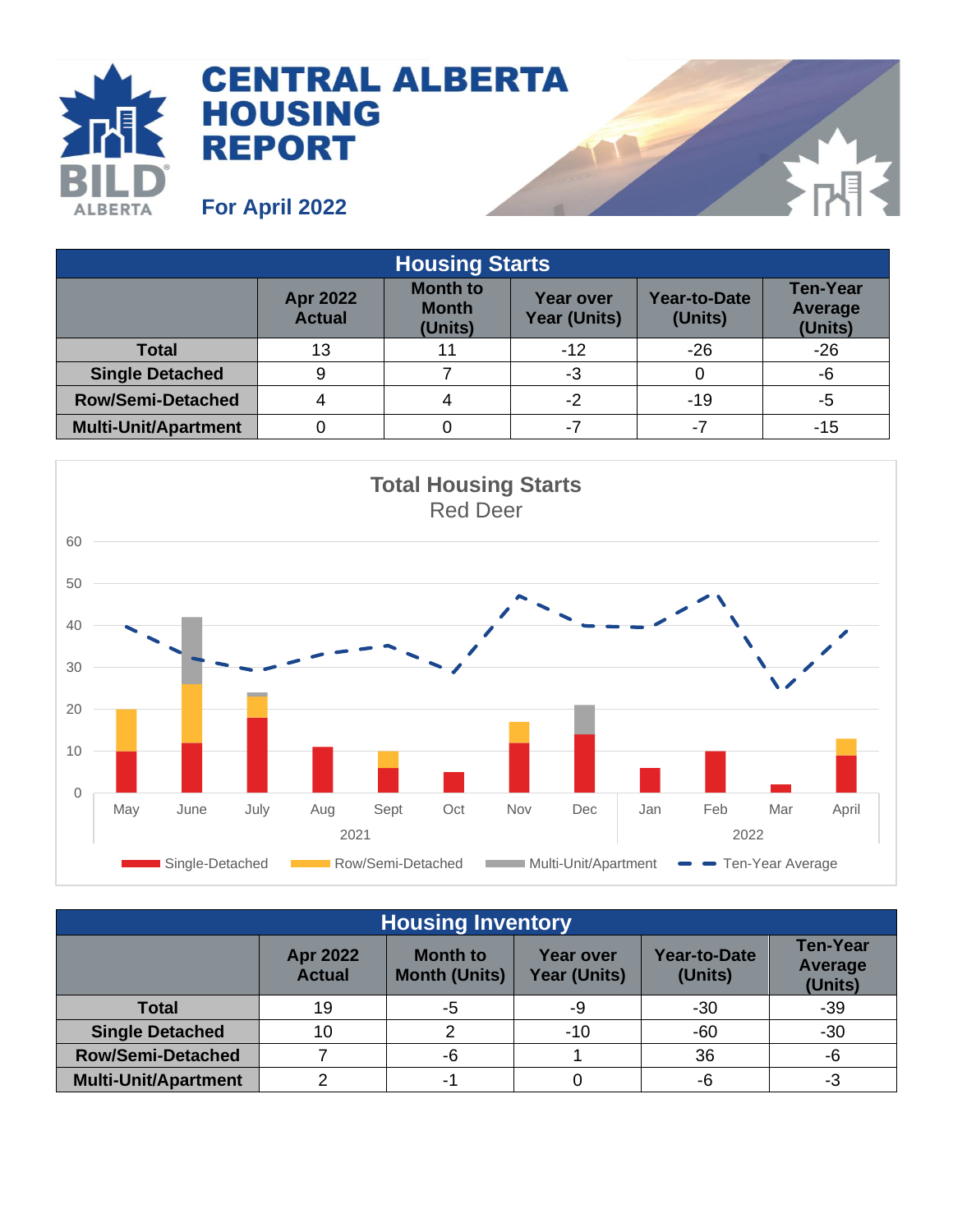

| <b>Home Sales</b>           |                                  |                                            |                                         |                         |                                       |  |
|-----------------------------|----------------------------------|--------------------------------------------|-----------------------------------------|-------------------------|---------------------------------------|--|
|                             | <b>Apr 2022</b><br><b>Actual</b> | <b>Month to</b><br><b>Month</b><br>(Units) | <b>Year over</b><br><b>Year (Units)</b> | Year-to-Date<br>(Units) | <b>Ten-Year</b><br>Average<br>(Units) |  |
| <b>Total New Homes</b>      | 18                               | $-2$                                       | -1                                      | 41                      | -9                                    |  |
| <b>Single Detached</b>      | 10                               | 0                                          | $-2$                                    | 11                      | -8                                    |  |
| <b>Row/Semi-Detached</b>    |                                  | -3                                         | 2                                       | 28                      | -2                                    |  |
| <b>Multi-Unit/Apartment</b> |                                  |                                            | $-1$                                    | っ                       |                                       |  |
| <b>MLS System</b>           | 237                              | 35                                         | 16                                      | 98                      | $-123$                                |  |